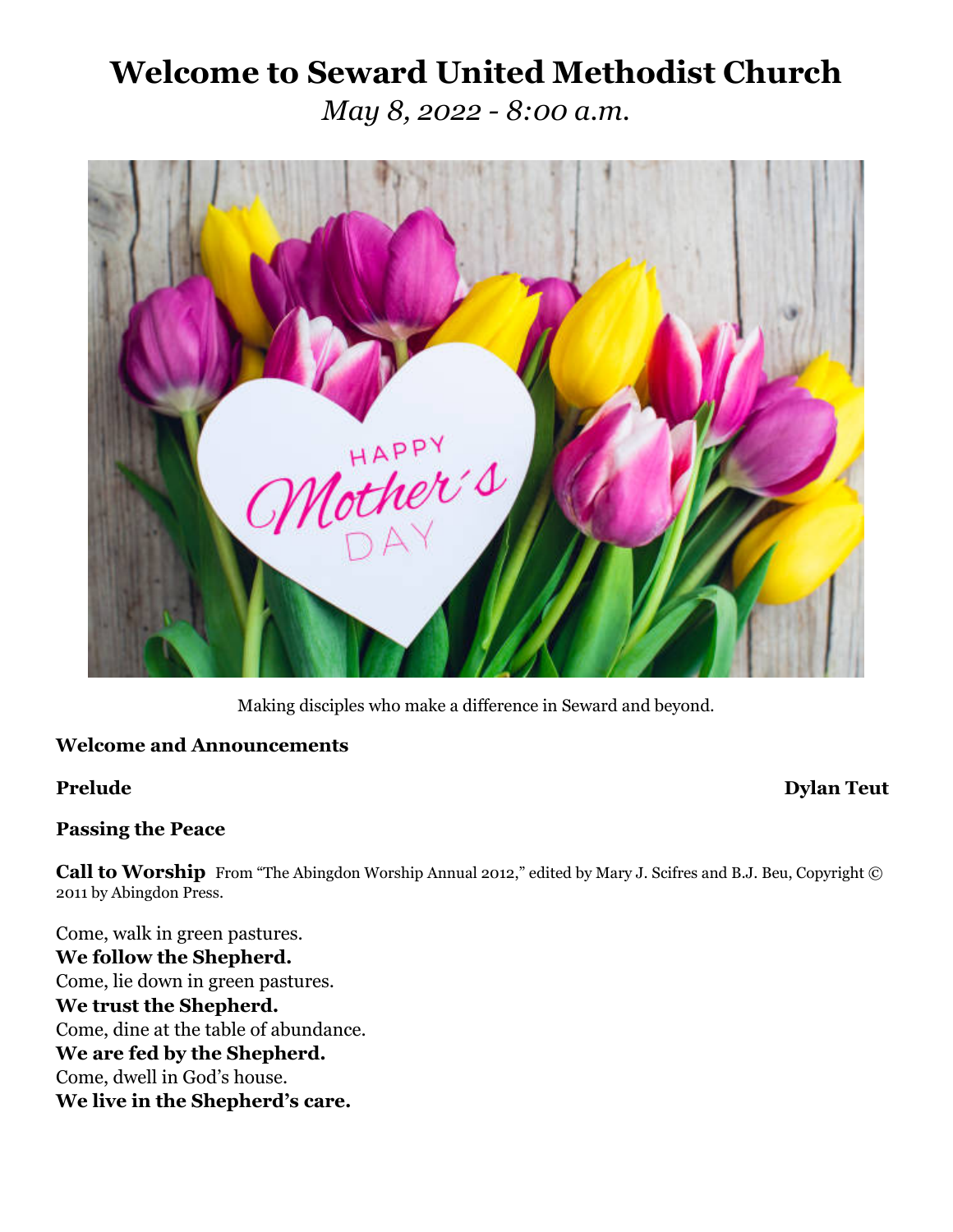whose goodness faileth never. my ransomed soul he leadeth: and he is mine forever. with food celestial feedeth.

3. Perverse and foolish, oft I strayed, 4. In death's dark vale I fear no ill, but yet in love he sought me; with thee, dear Lord, beside me; and on his shoulder gently laid, thy rod and staff my comfort still, and home, rejoicing, brought me. thy cross before to guide me

thy unction grace bestoweth; thy goodness faileth never; from thy pure chalice floweth! within thy house forever.

1. The King of love my shepherd is, 2. Where streams of living water flow, I nothing lack if I am his, and where the verdant pastures grow,

5. Thou spreadst a table in my sight; 6. And so through all the length of days, and oh, what transport of delight Good Shepherd, may I sing thy praise

**Common Prayer** From "The Abingdon Worship Annual 2012," edited by Mary J. Scifres and B.J. Beu, Copyright © 2011 by Abingdon Press.

Loving Shepherd, you know our names; you care for us. When we face darkness and death, walk beside us. When we hunger for your love, fill us with your presence. When we are fearful, feed us at your table. May we dwell in the house of goodness and mercy all the days of our lives. Amen.

# **Reflective Prayer for Mother's Day**

Submitted by Noelene Martin Penrith, New South Wales

# *Litany*

# **1. I am Eve. My son Cain killed his brother Abel because he was jealous.**

We remember mothers whose families are torn apart by jealousy, fighting and misunderstandings. **2. I am Sarah. I was an old woman when I gave birth to my son Isaac.**

We remember mothers who are older, but who still bear the responsibility of raising children and grandchildren.

# **3. I am Rebekah. I helped my favorite son, Jacob, to trick his brother, Esau, out of his birthright.**

We remember mothers who mean well, but who make mistakes.

# **4. I am Moses' mother. I hid my child so that he would not be taken by government authorities.**

We remember mothers whose children are taken or stolen from them because of commercial interests or government policy.

# **5. I am Pharaoh's daughter. I found a baby in a basket and adopted him, raising him as my own child.**

We remember mothers who have adopted children and mothers who have had their children adopted.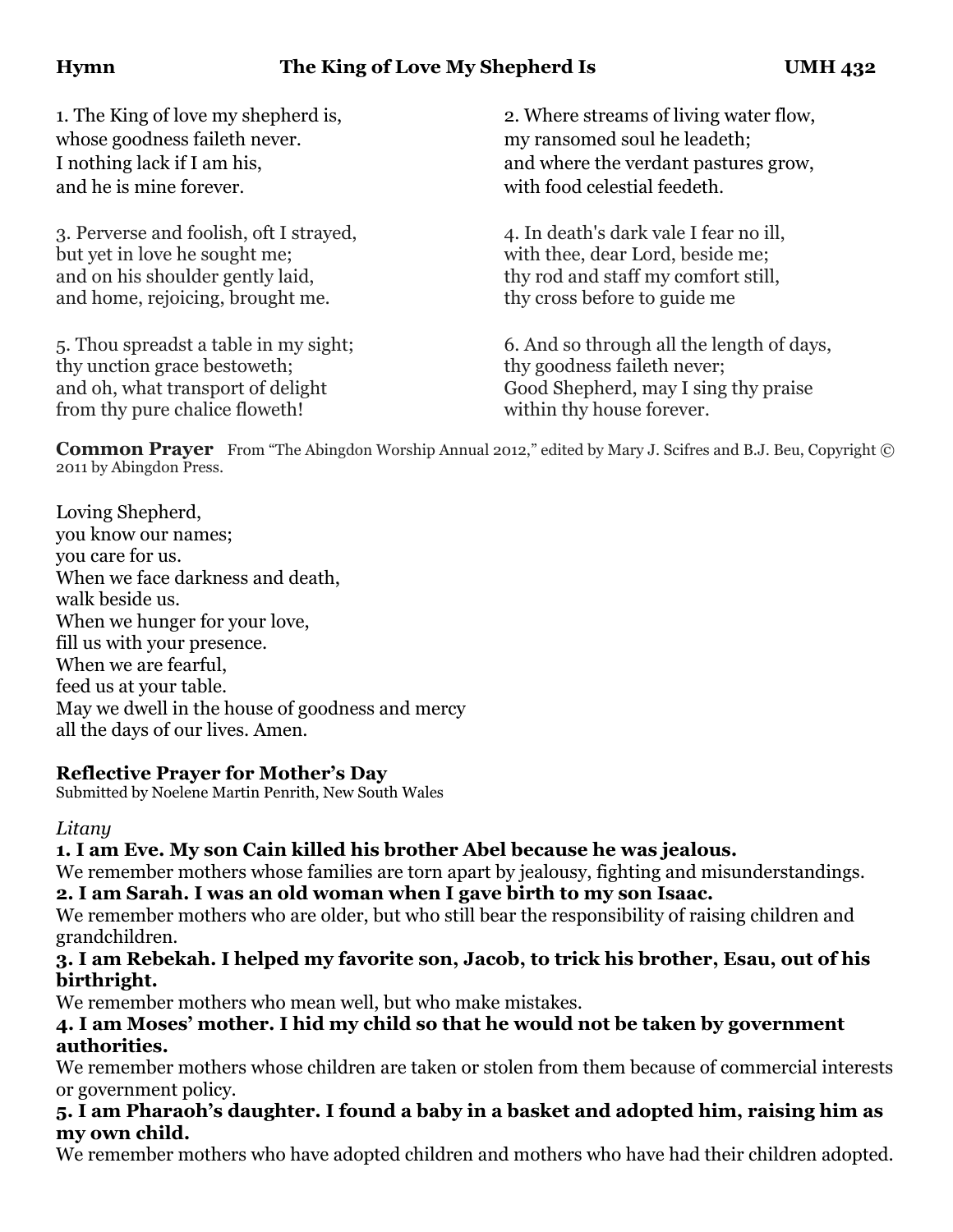# **6. I am Hannah, the mother of Samuel. I was one of many women who had difficulty becoming a mother.**

We remember mothers who, after many disappointments, are finally successful in being able to conceive and give birth to a child.

# **7. I am the mother of David. I watched as my son grew from being a shepherd boy to become a great king.**

We remember mothers who rejoice in the achievements of their children.

# **8. I am the widow of Zarephath. When my bowl of flour and oil is gone, my child and I will die because our land is gripped by famine.**

We remember mothers who watch their children suffer and die from malnutrition because of famine, drought, flood or war.

# **9. I am one of the mothers from Bethlehem. King Herod's soldiers murdered our children for no reason.**

We remember mothers whose children are tortured and murdered by soldiers and militia for political reasons.

# **10. I am a mother of Salem. I wanted to take my children to meet Jesus, but his disciples said not to bother him.**

We remember mothers who would like their children to know Jesus but who are discouraged by modern-day disciples who are annoyed by kids.

# **11. I am the Syro-phoenician woman. Even though Jesus referred to me as a dog, I pestered him to cure my daughter who was very ill.**

We remember mothers whose children are sick or disabled and who will try anything to cure or help them.

# **12. I am the widow at Nain. Jesus raised my son from the dead so I would not be left destitute.**

We remember mothers who, as widows, or for other reasons, raise their children alone.

# **13. I am the mother of James and John. I asked Jesus if they could have a special place next to him in Heaven.**

We remember mothers who believe their children can do no wrong and deserve special treatment.

# **14. I am Mary. I watched my child suffer and die on a cross.**

We remember mothers who watch their children suffer and die.

**15. I am Lois. Eunice and I taught Timothy, our son and grandson, about Jesus.** We remember mothers who teach their children about Jesus.

# **16. I am one of many nameless women. I was not able to be a mother, even though I would have liked it very much.**

We remember women who, because of various circumstances, are unable to become mothers. *Conclusion*

Leader: Before us is a vase of flowers, a symbol of the mothers we have remembered today. The flowers are different colors and varieties and at various stages of development, because mothers are not all the same. They are all different. Amen

# **Children's Time Pastor JoEllen Axthelm**

# **Scriptures**

Psalm 23

<sup>1</sup>The Lord is my shepherd, I shall not want:

<sup>2</sup> he makes me lie down in green pastures.

He leads me beside still waters;

<sup>3</sup> he restores my soul.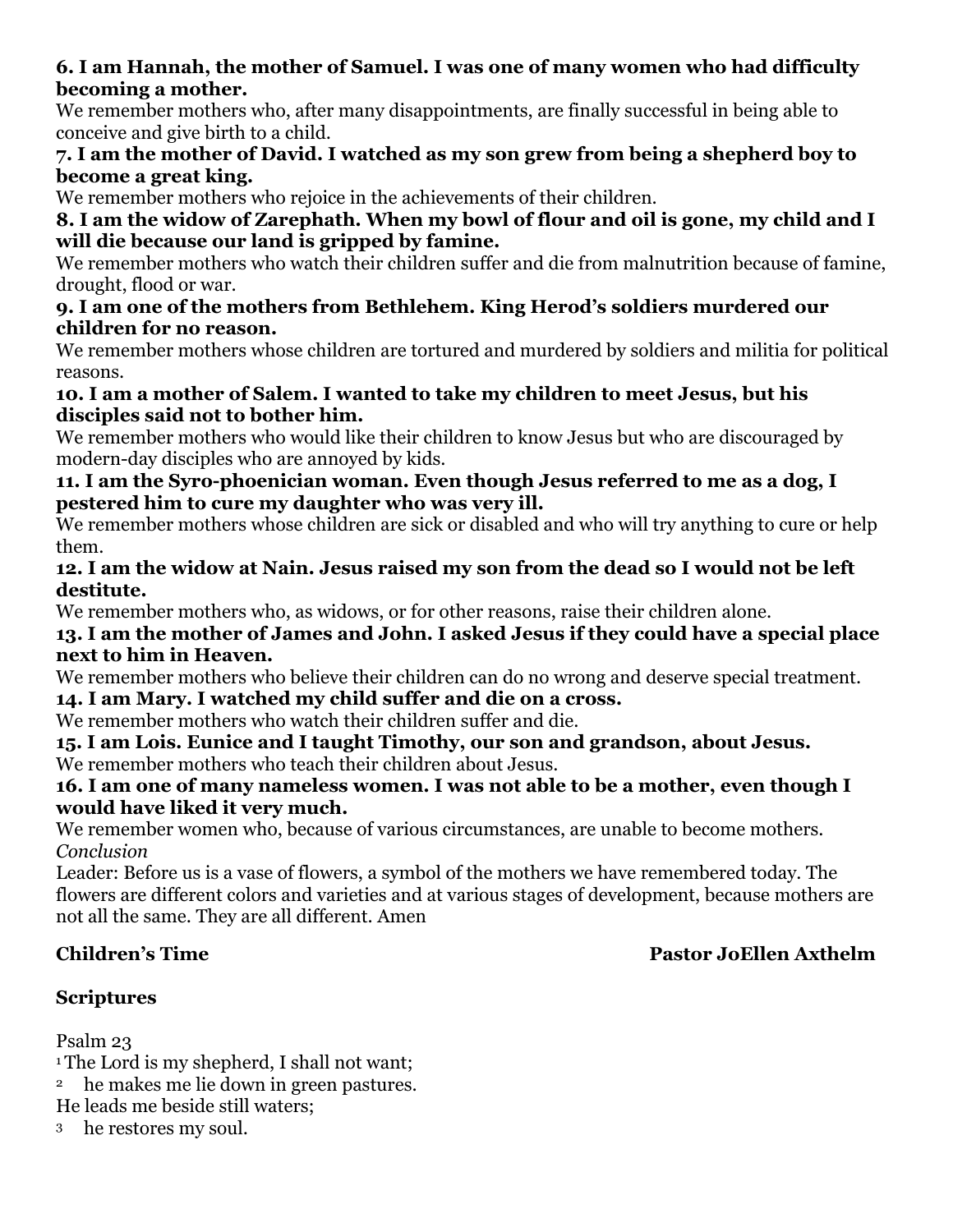He leads me in paths of righteousness for his name's sake.

4Even though I walk through the valley of the shadow of death, I fear no evil; for thou art with me; thy rod and thy staff, they comfort me. <sup>5</sup> Thou preparest a table before me in the presence of my enemies; thou anointest my head with oil, my cup overflows. <sup>6</sup> Surely goodness and mercy shall follow me all the days of my life;

and I shall dwell in the house of the Lord for ever.

John 10: 1-16

<sup>1</sup> "Very truly, I tell you, anyone who does not enter the sheepfold by the gate but climbs in by another way is a thief and a bandit. <sup>2</sup> The one who enters by the gate is the shepherd of the sheep. <sup>3</sup> The gatekeeper opens the gate for him, and the sheep hear his voice. He calls his own sheep by name and leads them out. 4When he has brought out all his own, he goes ahead of them, and the sheep follow him because they know his voice. <sup>5</sup>They will not follow a stranger, but they will run from him because they do not know the voice of strangers." <sup>6</sup> Jesus used this figure of speech with them, but they did not understand what he was saying to them.

<sup>7</sup> So again Jesus said to them, "Very truly, I tell you, I am the gate for the sheep. 8All who came before me are thieves and bandits; but the sheep did not listen to them. <sup>9</sup> I am the gate. Whoever enters by me will be saved, and will come in and go out and find pasture. <sup>10</sup> The thief comes only to steal and kill and destroy. I came that they may have life, and have it abundantly.

<sup>11</sup> "I am the good shepherd. The good shepherd lays down his life for the sheep. <sup>12</sup> The hired hand, who is not the shepherd and does not own the sheep, sees the wolf coming and leaves the sheep and runs away—and the wolf snatches them and scatters them. <sup>13</sup> The hired hand runs away because a hired hand does not care for the sheep. <sup>14</sup> I am the good shepherd. I know my own and my own know me, <sup>15</sup> just as God knows me and I know God. And I lay down my life for the sheep. <sup>16</sup> I have other sheep that do not belong to this fold. I must bring them also, and they will listen to my voice. So there will be one flock, one shepherd.

### **Hymn** Shepherd Me, O God **TFWS 2058**

Refrain Shepherd me, O God, beyond my wants, beyond my fears, from death into life.

1 God is my shepherd, so nothing shall I want, I rest in the meadows of faithfulness and love, I walk by the quiet waters of peace. (R)

2 Gently you raise me and heal my weary soul, you lead me by pathways of righteousness and truth, my spirit shall sing the music of your name. (R)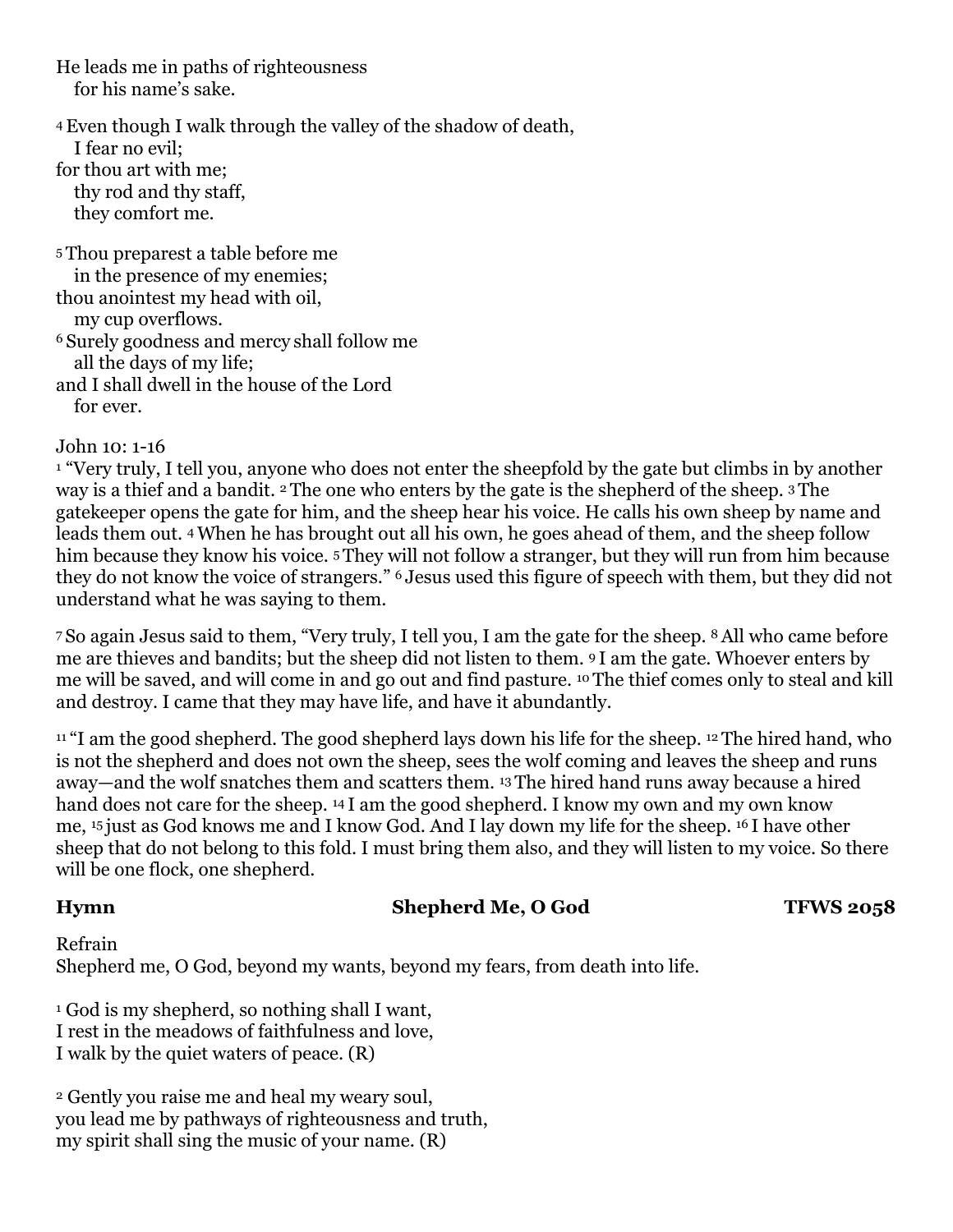3 Though I should wander the valley of death, I fear no evil, for you are at my side, your rod and your staff, my comfort and my hope. (R)

4 You have set me a banquet of love in the face of hatred, crowning me with love beyond my power to hold. (R)

5 Surely your kindness and mercy follow me all the days of my life; I will dwell in the house of my God forevermore. (R)

# **Sermon Shepherds, Sheep, and Flocks** Rev. Dr. Mary Kay Totty

# **The Prayers of the People**

Please share your joys or concerns at the microphone or in the comments on Facebook or by texting us at 402-810-8900.

### **Prayer Hymn Savior, Like a Shepherd Lead Us UMH 381**

1. Savior, like a shepherd lead us, 2. We are thine, thou dost befriend us, much we need thy tender care; be the guardian of our way; in thy pleasant pastures feed us, keep thy flock, from sin defend us for our use thy folds prepare. Seek us when we go astray. Blessed Jesus, blessed Jesus! Blessed Jesus, blessed Jesus! Thou hast bought us, thine we are. Hear, O hear us when we pray Blessed Jesus, blessed Jesus! Blessed Jesus, blessed Jesus, blessed Jesus! Thou hast bought us, thine we are. Hear, O hear us when we pray.

3. Thou hast promised to receive us,  $\frac{4}{100}$ , Early let us seek thy favor, poor and sinful though we be; early let us do thy will; thou hast mercy to relieve us, blessed Lord and only Savior, grace to cleanse and power to free. with thy love our bosoms fill. Blessed Jesus, blessed Jesus! Blessed Jesus, blessed Jesus! We will early turn to thee. Thou hast loved us, love us still. Blessed Jesus, blessed Jesus! Blessed Jesus, blessed Jesus, blessed Jesus! We will early turn to thee. Thou hast loved us, love us still.

Sharing of Joys & Concerns Pastoral Prayer The Lord's Prayer

# **Offertory Dylan Teut**

# **Doxology Praise God, from Whom All Blessings Flow UMH 94**

Praise God, from whom all blessings flow; praise God, all creatures here below; Alleluia! Alleluia! Praise God, the source of all our gifts! Praise Jesus Christ, whose power up lifts!